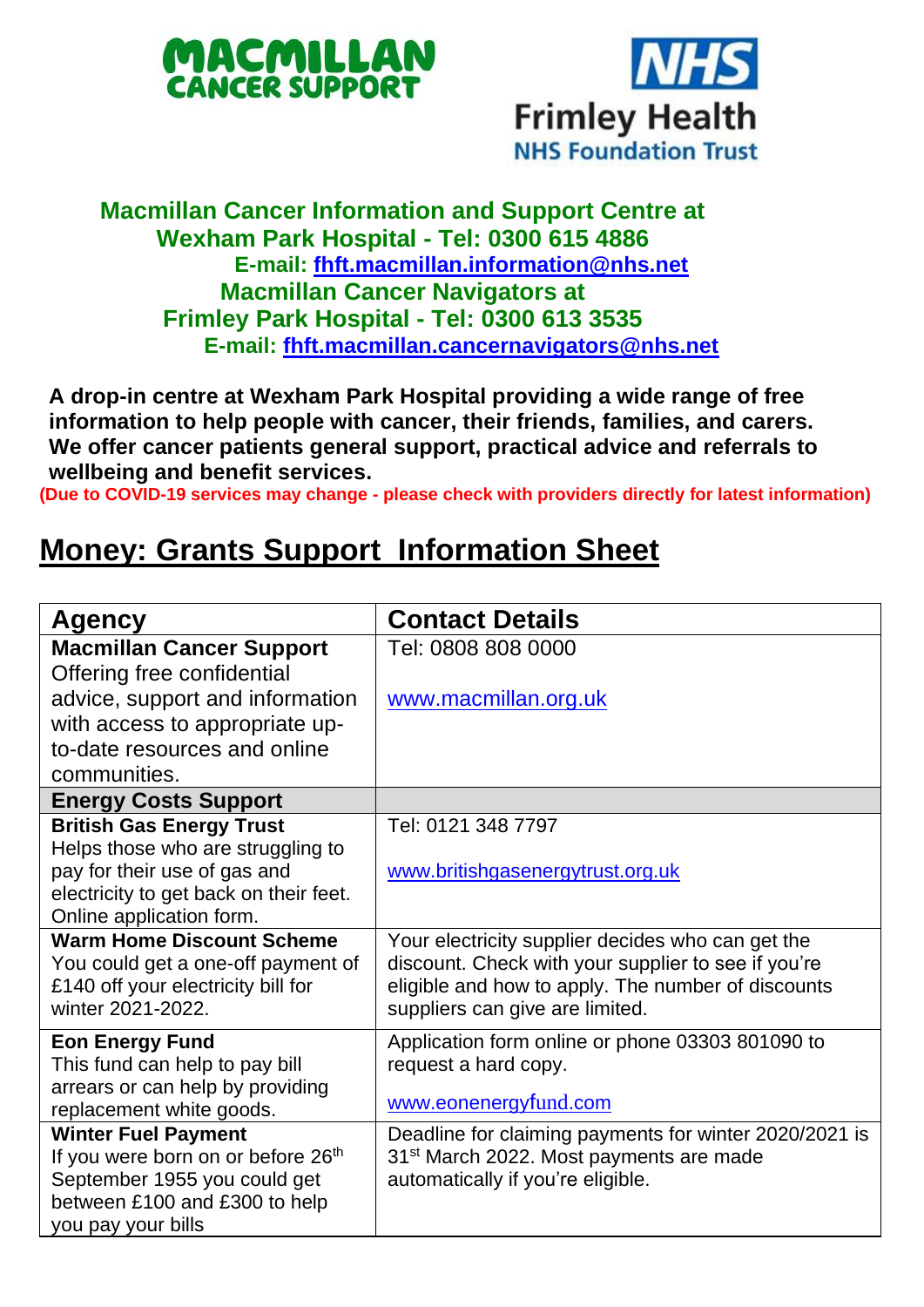| <b>Npower</b>                              | Online application form                          |
|--------------------------------------------|--------------------------------------------------|
| Offers grants to domestic customers        |                                                  |
| who are experiencing hardship and          |                                                  |
|                                            | www.npowerenergyfund.com                         |
| struggling to pay their gas and            |                                                  |
| electricity bills.                         |                                                  |
| <b>EDF Energy Customer Support</b>         | Online application form.                         |
| <b>Fund</b>                                |                                                  |
| Awards grants to individuals to clear      |                                                  |
| domestic gas and electrcity debts or       | www.edfenergytrust.org.uk                        |
| purchase essential energy efficient        |                                                  |
| household items.                           |                                                  |
| <b>Green Doctors</b>                       | Tel: 0300 365 3005                               |
| A team of expert energy advisers           |                                                  |
| offering free support to vulnerable        | www.london.greendoctors.org.uk                   |
| residents to get on top of energy debt     |                                                  |
| and manage their energy use in the         |                                                  |
| home. They can help families and           |                                                  |
| individuals access energy debt relief      |                                                  |
| grants and signpost to other support       |                                                  |
| networks.                                  |                                                  |
| Turn2us                                    | Website contact form                             |
| Helping people in financial hardship       | www.turn2us.org.uk                               |
| to gain access to welfare benefits,        |                                                  |
| charitable grants and support              | Free Helpline Mon-Fri 9am-5.30pm 0808 802 2000   |
| services.                                  |                                                  |
| <b>Charis</b>                              | www.charisgrants.com/individuals                 |
| Manages grant schemes on behalf of         | Tel: 01733 421021                                |
| various organisations and can              |                                                  |
| support individuals with applications      | Email: info@charisgrants.com                     |
| <b>Independent Charities</b>               |                                                  |
| <b>Royal British Legion</b>                | Tel: 0808 802 8080                               |
| Providing means tested grants to the       |                                                  |
| armed forces community. Online chat        |                                                  |
| available.                                 | www.britishlegion.org.uk                         |
| Karen's Big Smiles Charity Trust           | Tel: 07818 095753                                |
| A fund to help local young adults 18-      |                                                  |
| 40 yrs with life limiting conditions.      | Email: info@karensbigsmiles.org                  |
| Based in High Wycombe.                     |                                                  |
|                                            | www.karensbigsmiles.org                          |
|                                            |                                                  |
| <b>SimPal</b>                              | Website claim form                               |
| Free calls/texts/data and mobiles          |                                                  |
| where appropriate for those affected       | www.yoursimpal.com                               |
| by cancer.<br><b>Stoke Poges Charities</b> | Website contact form                             |
| Helping residents of Stoke Poges in        |                                                  |
| suffering hardship or distress.            | www.stokepogescharities.com                      |
|                                            |                                                  |
| Mamie Molan Community fund -               | www.cfsurrey.org.uk/fund/mamie-mollan-community- |
| for Surrey residence supports              | fund                                             |
| charities and individuals.                 | apply online                                     |
|                                            |                                                  |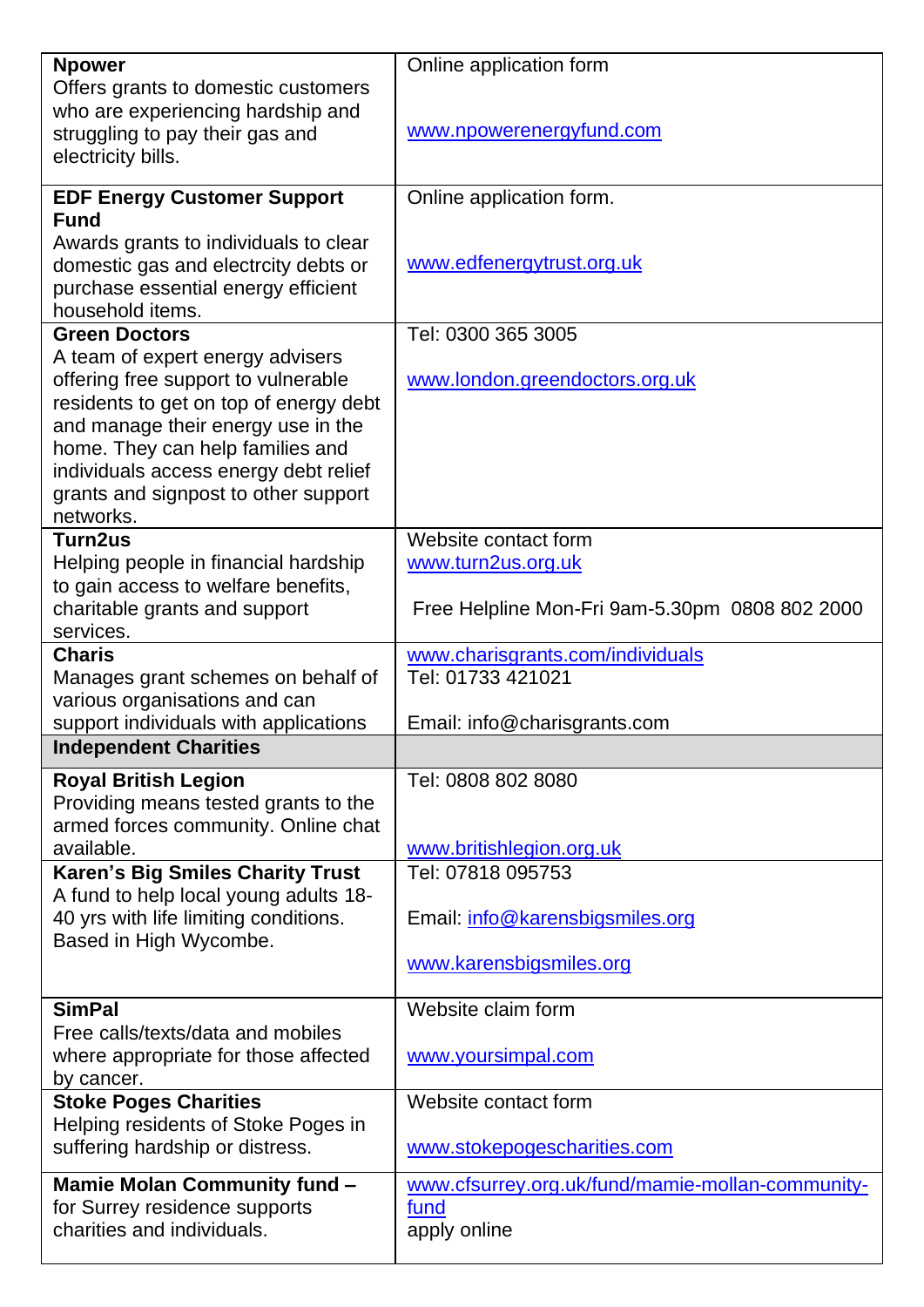| Mummy's Star                                                                 | Website contact only.               |
|------------------------------------------------------------------------------|-------------------------------------|
| Dedicated to supporting women and                                            |                                     |
| their families affected by cancer                                            | www.mummysstar.org                  |
| during pregnancy. Grants up to £500                                          |                                     |
| (conditions apply).                                                          |                                     |
| <b>RABI</b>                                                                  | Tel: 0808 281 9490                  |
| Supporting farming families. Tailored<br>to individual circumstances and can | Email: info@rabi.org.uk             |
| be both short and long term.                                                 | www.rabi.org.uk                     |
| <b>CURA - supporting breast cancer</b>                                       | Tel: 01462 814409                   |
| patients                                                                     |                                     |
| Consider applications for grants in                                          | Email: cura.info@cura-uk.com        |
| the region of £300                                                           |                                     |
|                                                                              | www.cura-uk.com                     |
|                                                                              |                                     |
| <b>Florence Nightingale Aid in</b>                                           | Tel: 07572 142598                   |
| <b>Sickness Trust</b>                                                        |                                     |
| Provide medical items and services                                           | Email: ann.griffiths@fnaist.org.uk  |
| to those in poor health. Referral via a                                      |                                     |
| health professional.                                                         | www.fnaist.org.uk                   |
| The Elizabeth Coteman Fund                                                   | Tel: 01223 782171                   |
| Small grants available for those who                                         |                                     |
| have pancreatic cancer.                                                      | www.ecfund.org                      |
|                                                                              |                                     |
| <b>The Roy Castle Fund</b>                                                   | Tel: 0800 358 7200                  |
| A patient grant fund to help those                                           |                                     |
|                                                                              |                                     |
|                                                                              |                                     |
| with lung cancer who have very<br>limited financial resources.               | Email: info@roycastle.org           |
|                                                                              | www.roycastle.org                   |
| Leukaemia Care Financial                                                     | Tel: 08088 010 444                  |
| <b>Hardship Fund</b>                                                         |                                     |
| Provides grants of up to £200 for a                                          | Email: support@leukaemiacare.org.uk |
| limited number of patients and                                               |                                     |
| families affected by leukaemia                                               | www.leukaemiacare.org.uk            |
| towards essential living costs.                                              |                                     |
| Ann Ashley Leukaemia                                                         | Tel: 08088 010 444                  |
| <b>Counselling Fund</b>                                                      |                                     |
| Providing access to private                                                  | Email: support@leukaemiacare.org.uk |
| counselling services through the                                             |                                     |
| provision of grants.                                                         | www.leukaemiacare.org.uk            |
| <b>Cavell Nurses Trust</b>                                                   | Tel: 01527 595 999                  |
| Grants to help nurses, midwives and                                          |                                     |
| healthcare assistants both working                                           | www.cavellnursestrust.org           |
| and retired suffering personal or                                            |                                     |
| financial hardship.                                                          |                                     |
| The League of the Helping Hand                                               | Tel: 01444 236099                   |
| The league issues grants of up to<br>£250 towards essential household        |                                     |
| items and equipment.                                                         | Email: secretary@lhh.org.uk         |